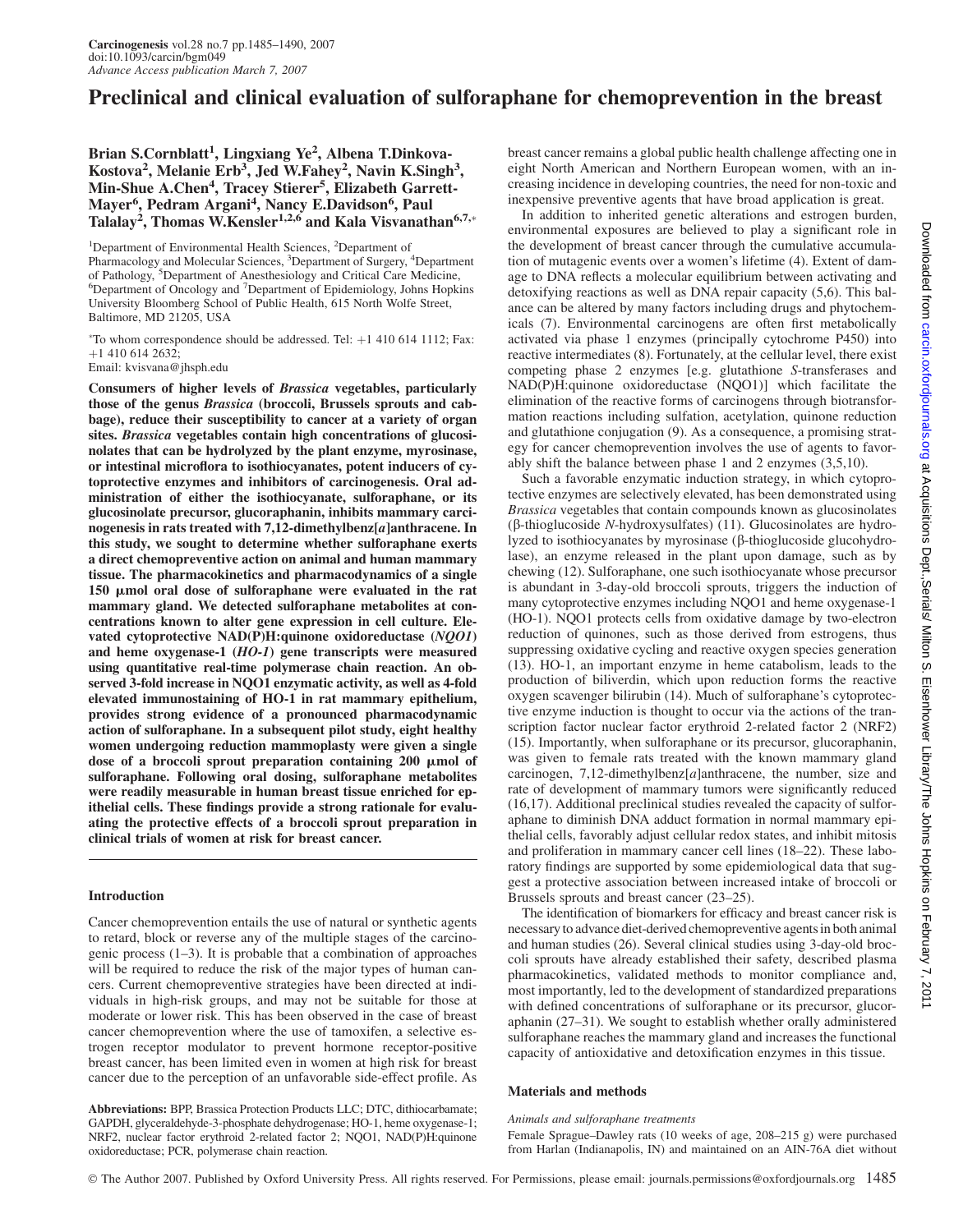ethoxyquin (Harlan Teklad, Madison, WI). Sprague–Dawley rats (10 weeks old) were used in this study, as the mammary glands at this age are quite mature, containing the highest known levels of the more differentiated alveolar buds (32,33). After 3 days of acclimatization, six rats were killed as controls whereas the remaining animals were gavaged with  $150 \mu$ mol R,S-sulforaphane (LKT Laboratories, St Paul, MN) in 400 ll corn oil (Sigma–Aldrich, St Louis, MO). This dose of sulforaphane has been shown previously to inhibit the number, size and rate of development of mammary tumors in carcinogentreated rats  $(16)$ . At  $0.5$ ,  $1$ ,  $2$ ,  $4$ ,  $8$ ,  $12$ ,  $24$  and  $48$  h after treatment, three animals were killed (Figure 1A). From each rat, 4–5 ml of blood was obtained by cardiac puncture and transferred to a 15 ml conical polypropylene centrifuge tube containing disodium ethylenediaminetetraacetic acid for plasma sulforaphane determination. Mammary gland tissues were removed, immediately placed in liquid nitrogen and stored at  $-80^{\circ}$ C for measurement of tissue sulforaphane levels and NQO1 enzymatic activity. Additional tissue was subsequently placed in RNAlater (Ambion, Austin, TX) for gene expression analyses. Three additional animals were killed at 12, 24 and 48 h and mammary gland tissue was removed and placed in buffered 10% formalin for immunohistochemical assays. All experiments were conducted in accordance with the standards established by the USA Animal Welfare Acts, set forth in National Institutes of Health guidelines and the Policy and Procedures Manual of the Johns Hopkins University Animal Care and Use Committee.

#### Quantitative measurements of dithiocarbamates in urine and plasma

Measurement of sulforaphane distribution via dithiocarbamate (DTC) metabolites in biofluids was carried out using an established, well-validated cyclocondensation reaction (29).

#### Pharmacokinetic analysis

The measured concentrations of DTC metabolites in the rat plasma were fit into a non-compartmental extravascular model (NCA Model 200) using WinNonlin software (Pharsight Corporation, Mountain View, CA). The area under the curve (AUC), maximum concentration ( $C_{\text{max}}$ ), elimination rate constant ( $K_{\text{el}}$ ) and elimination half-life  $(0.693/K_{el})$  were obtained.

## Tissue DTC analysis

The cyclocondensation reaction used to measure plasma DTCs was modified slightly for tissue analysis. Rat tissue (100 mg) was homogenized in 1 ml of 0.25 M sucrose and 10 mM Tris–HCl (pH 7.4) with a Duall grinder (Kontes Glass Co., Vineland, NJ) at  $4^{\circ}$ C for 2 min. Up to 0.6 ml of the crude homogenate was added directly to the cyclocondensation reaction mixtures and incubated as described previously (29). After incubation, the reaction mixture was centrifuged at low speed to remove insoluble materials. A 2 ml portion of the supernatant fraction was mixed with 2 ml water and loaded on a 50 mg Sep-Pak C<sub>18</sub> Cartridge (Waters Corp., Milford, MA). The cartridge was then washed twice with 1 ml portions of 25% acetonitrile in water and subsequently eluted with 0.3 ml acetonitrile. The eluate was mixed with 0.3 ml water, and a 200 µl aliquot of the mixture was automatically injected (Waters Autosampler, Model 717 Plus) onto a reverse phase high performance liquid chromatography (HPLC) column (Partisil 10 ODS-2, 4.6  $\times$  250 mm, Whatman, Clifton, NJ). The cyclocondensation product (1,3-benzodithiole-2-thione) was detected by a Waters Model 996 photodiode array detector at 365 nm. The DTC level of the tissue was adjusted to tissue weight.

#### Gene expression analysis

Total RNA was isolated using the RiboPure<sup> $TM$ </sup> kit (Ambion, Austin, TX) and cDNA was synthesized using the iScript cDNA synthesis kit (Bio-Rad Laboratories, Hercules, CA). TaqMan polymerase chain reaction (PCR) assays were performed in triplicate on cDNA samples in 96-well optical plates on a Bio-Rad MyiQ Single-Color Real-Time PCR Detection System for either NQO1 or  $HO-1$ . For each 20 µl TaqMan reaction, 2 µl cDNA (10 ng) was mixed with 1 µl 20 x TaqMan Gene Expression Assay Mix (Applied Biosystems, Foster City, CA),  $10 \text{ µl } 2 \times 10$  Supermix (Bio-Rad Laboratories) and 7  $\mu$ l nuclease-free water (Promega Corporation, Madison, WI). Parallel assays for each sample were performed using glyceraldehyde-3-phosphate dehydrogenase (GAPDH) for normalization. The reaction was carried out using the following parameters:  $50^{\circ}$ C for 2 min,  $95^{\circ}$ C for 5 min and 40 cycles of  $95^{\circ}$ C for 15 s and  $60^{\circ}$ C for 1 min. Standard curves were prepared for each target using serial dilutions of a single sample. All TaqMan PCR data were captured using the MyiQ Optical System Software (Bio-Rad Laboratories). Relative quantification of gene expression changes in the rat was determined using the  $2^{-\Delta\Delta C_t}$  method and an induction ratio was ultimately obtained by normalizing the treated animals to the controls (34).

#### NQO1 enzyme activity analysis

Rat tissue (100 mg) was homogenized in 1 ml of 0.25 M sucrose and 10 mM Tris-HCl (pH 7.4) with a Duall grinder (Kontes Glass Co.) at 4°C for 2 min.



removed from three female Sprague–Dawley rats per time point following 150 µmol R,S-sulforaphane gavage at time 0. At select time points  $(*)$ , mammary glands were removed from three additional animals for slide preparation. (B) Pharmacokinetics of sulforaphane in rat plasma and mammary gland. Shown are concentrations of DTCs (sulforaphane metabolites) versus time following a gavage of a single dose of 150 µmol R,S-sulforaphane in female 10-week-old Sprague–Dawley rats. The DTC level in the mammary gland was adjusted for tissue weight. Every time point between 0 and 48 h is significantly different from control animals by *t*-tests ( $P < 0.05$ ). Bars represent SEM  $(n = 3)$ . (C) Quantitative real-time PCR based measurements of rat mammary gland NQO1 and HO-1 transcripts. Relative quantification of gene expression changes was determined using the  $2^{-\Delta\Delta C_t}$  method (34). Induction ratios are the ratios of treated to the control values. All time points  $>$  2 h (NQO1) or  $>$  1 h (HO-1) are significantly different from controls by t-tests ( $P < 0.05$ ). Bars represent SEM ( $n = 3$ ). (D) NQO1-specific enzymatic activity induction in the mammary gland (43,44) adjusted for protein concentration determined by the bicinchoninic acid assay (38). Activities from treated animals were normalized to controls to obtain an induction ratio. Time points  $>4$  h are significantly different from controls as determined by t-tests ( $P < 0.05$ ). Bars represent SEM ( $n = 3$ ). (E) HO-1 immunostaining in the rat mammary gland after treatment with sulforaphane. Control (0 h) and treated (24 h). Original magnification,  $\times 100$ . Scale bar = 50 µm.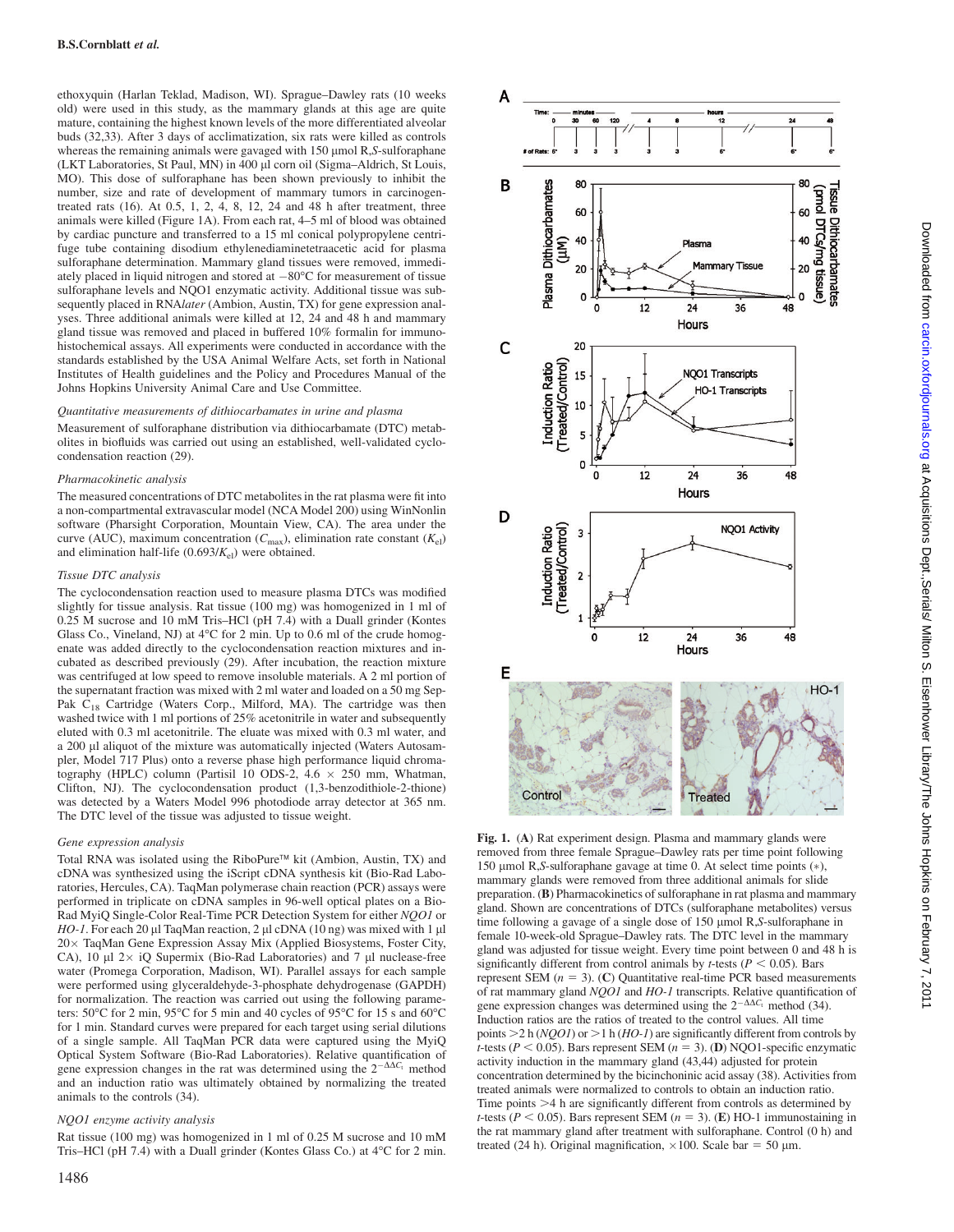Eisenhower Library/The Johns Hopkins on February 7, 201

The homogenates were centrifuged at  $14\ 000$  r.p.m. for  $20$  min at  $4^{\circ}$ C. The NQO1 activity in the supernatant fractions was determined in a  $250 \mu$ l assay in 96-well microtiter plates (35–37); 10, 20 and 40 µl of supernatants were added to the well and brought up to 50 µl with 0.25 M sucrose and 10 mM Tris–HCl (pH 7.4). In order to assess non-specific enzymatic activity, 50  $\mu$ l of 0.3 mM dicumarol (NQO1 inhibitor) was added to parallel wells. To each well 200 µl assay solution containing 25 mM Tris–HCl pH 7.4, 0.5% bovine serum albumin,  $0.025\%$  Tween 20, 5  $\mu$ M flavin adenine dinucleotide, 30  $\mu$ M nicotinamide adenine dinucleotide phosphate, 1 uM glucose-6-phosphate, 2 U/ml glucose-6-phosphate dehydrogenase, 0.3 mg/ml 3-(4,5-dimethylthiazol-2-yl)- 2,5-diphenyltetrazolium bromide and  $25 \mu M$  menadione was added. The reaction rates were immediately measured at 610 nm for 5 min at room temperature by the microtiter plate reader. For each sample, the specific activity of NQO1 was derived by subtracting the initial reaction rates in wells containing no dicumarol from those in wells containing dicumarol. The protein level of the supernatant was measured by using the bicinchoninic acid assay (38). Activities from treated animals were normalized to controls to obtain an induction ratio.

#### Immunohistochemical staining and scoring

Staining for HO-1 was carried out using the DakoCytomation EnVision+ System (DakoCytomation, Carpinteria, CA). Briefly, deparaffinized slides were dehydrated and steamed, and endogenous peroxidase activity was quenched by incubation with Dako's dual endogenous enzyme block. Slides were washed and incubated with Stressgen's (Stressgen Bioreagents, Victoria, BC Canada) rabbit anti-HO-1 polyclonal antibody (1:2000 dilution) followed by a secondary antirabbit antibody-coated polymer peroxidase complex. Substrate/chromogen (3,3*#* diaminobenzidine) was applied and slides were counterstained with Gill-2 hematoxylin. Slides were scanned and six regions per slide were quantitatively scored using the ACIS II Automated Cellular Imaging System (Clarient, Aliso Viejo, CA) as described previously (39). Negative controls utilizing rabbit serum and secondary antibody alone revealed no immunostaining in any tissues examined.

#### Human pilot study design

Eight women with no prior history of cancer, recent antibiotic, aspirin, nonsteroidal anti-inflammatory drugs (NSAID) or multivitamin use or with smoking history, who were scheduled to undergo elective reduction mammoplasty, were enrolled in a pilot clinical study. They had to complete a baseline dietary and risk factor questionnaire, be on a cruciferous-free diet for 3 days prior to surgery, complete a diet checklist of foods to avoid each day and collect their urine for the 12 h period prior to surgery. An hour before surgery, 10 ml of blood was drawn and the women were asked to drink 20 ml of a filtered broccoli sprout preparation containing sulforaphane. For this preparation, 3-day-old broccoli sprouts were grown by Sprouter Northwest (Kent, WA), extracted with hot water, treated with daikon and freeze dried under good manufacturing practice guidelines to produce a powder containing  $\sim$ 200 µmol of sulforaphane/g (Oregon Freeze Dry, Albany, OR). This powder was then stored in a freezer at -80°C. The amount of sulforaphane was confirmed prior to the preparation of each dose by a cyclocondensation assay (29). Blood and urine were also collected intra-operatively at the time when breast tissue was removed from the first breast. Breast tissue removed from both breasts was accessioned and reviewed in the pathology department before macroscopically enriched epithelial/stromal tissue was collected. The tissue was then placed in liquid nitrogen for measurement of sulforaphane distribution and NQO1 enzymatic activity or in RNAlater for gene expression analyses using methods described above. For tissue DTC levels, 80 mg of epithelial-enriched tissue from each breast was used. The clinical study was approved by the Johns Hopkins Bloomberg School of Public Health institutional review board and written informed consent was obtained from each subject.

#### Statistical analysis

Means and standard errors were calculated for DTC levels in plasma, urine and tissue in both the rat and human samples. t-tests were done to identify the minimal time to statistically significant induction and time of maximal induction for all transcript and enzymatic activity data. Analysis of variance was performed to assess significance of immunohistochemical scoring.

## **Results**

## Sulforaphane metabolite distribution in the rat mammary gland

In the rat mammary gland, DTC concentrations peaked at 18.8 pmol/ mg tissue 1 h after oral administration of 150 µmol sulforaphane (Figure 1B). Similarly, DTC concentrations in the plasma peaked at  $60 \mu$ M 1 h after dosing, declined rapidly and exhibited a minor second peak of 22  $\mu$ M at 12 h (Figure 1B). The basis for this second peak is unclear but may relate to accumulation of glutathione conjugates

(40,41). Pharmacokinetic parameters were generated using WinNonlin by fitting the plasma data to a non-compartmental extravascular input model (NCA Model 200) yielding an AUC of 491 h µmol/l,  $C_{\text{max}}$  of 60 µM,  $K_{\text{el}}$  of 0.1 h<sup>-1</sup> and an elimination half-life of 6.7 h. The peak plasma concentration was 3-fold higher than that reported by Hu *et al.* (42) following oral administration of 50 µmol sulforaphane to rats. These investigators also reported a shorter elimination half-life (2.2 h) perhaps reflecting measures of sulforaphane itself, rather than all of its biotransformation products (DTCs).

## Induction of cytoprotective gene transcripts in the rat mammary gland Quantitative real-time PCR assays were used to measure levels of NOO1 and HO-1 transcripts to determine the extent of the pharmacodynamic action of sulforaphane in the rat mammary gland. A maximal 12-fold induction of NQO1 transcripts was observed in the mammary gland 12 h after dosing and there was significant induction as early as 2 h ( $P = 0.0001$ ) (Figure 1C). A biphasic pattern of HO-1 transcript induction was observed, with an initial peak at 2 h followed by a subsequent peak at 12 h (Figure 1C). The minimal time to statistically significant  $HO-I$  induction was 1 h ( $P = 0.0001$ ). Transcript levels of GAPDH did not significantly change in any of the tissues and therefore served as an appropriate control.

#### Induction of NQO1 enzymatic activity in the rat mammary gland

A microtiter plate assay was used to determine whether a single dose of sulforaphane leads to measurable induction of NQO1 enzymatic activity in the rat mammary gland (43,44). A maximal 2.8-fold induction of NQO1 enzymatic activity in the mammary gland was observed 24 h ( $P = 0.0001$ ) after dosing with minimal time to statistically significant induction at 4 h ( $P = 0.0001$ ) (Figure 1D).

## Localization of increased HO-1 immunostaining to rat mammary epithelial cells

Immunostaining assays for HO-1 were used to localize the induction of cytoprotective enzymes. Minimal HO-1 immunostaining was noted throughout the control samples. Strong immunostaining for HO-1 was observed in the mammary gland 24 h after a single sulforaphane dose with considerable staining evident in mammary ductal and glandular epithelial cells (Figure 1E). Using the ACIS II Automated Cellular Imaging System the slides were scanned and six regions per slides were scored with 4-fold increased HO-1 staining confirmed in the treated mammary glands compared with controls [mean (SD) ACIS percentage  $\times$  intensity score, 8640 (3662) versus 2168 (1121),  $P = 0.0021$ .

## Sulforaphane metabolite distribution in human breast tissue

To determine whether sulforaphane is bioavailable in human breast tissues, eight women undergoing reduction mammoplasty were enrolled in a proof of principle pilot study (Figure 2). All eight women were African American. Their average age was 30 years (21–50) and seven were pre-menopausal. Their mean pre-operative weight was 99 kg (68.3–158.8). They all consumed a broccoli sprout preparation containing 200 umol of sulforaphane on average 50 min (27–75) prior to the start of surgery. As expected, the broccoli sprout preparation was well tolerated. This dose and schedule were chosen because previous work demonstrated a peak plasma concentration of  $2.0 \mu M$ DTCs at 1 h after ingestion (29). The average time between the dose and removal of the right and left breast tissue was similar,  $93 \pm 17$  and  $103 \pm 33$  min, respectively. The mean epithelial-/stromal-enriched breast tissue DTC concentration was  $1.45 \pm 1.12$  and  $2.00 \pm 1.95$ pmol/mg tissue for the right and the left breast, respectively (Table I). The mean pre-dose urinary DTC concentration was  $4.07 \pm 5.22 \mu M$ with a level of  $158.85 \pm 93.89$  µM obtained at the time of tissue removal, consistent with isothiocyanate ingestion. The mean pre-dose plasma DTC concentration was negligible  $(0.01 \pm 0.02 \mu M)$ , with a post-dose level of  $0.92 \pm 0.72$  µM.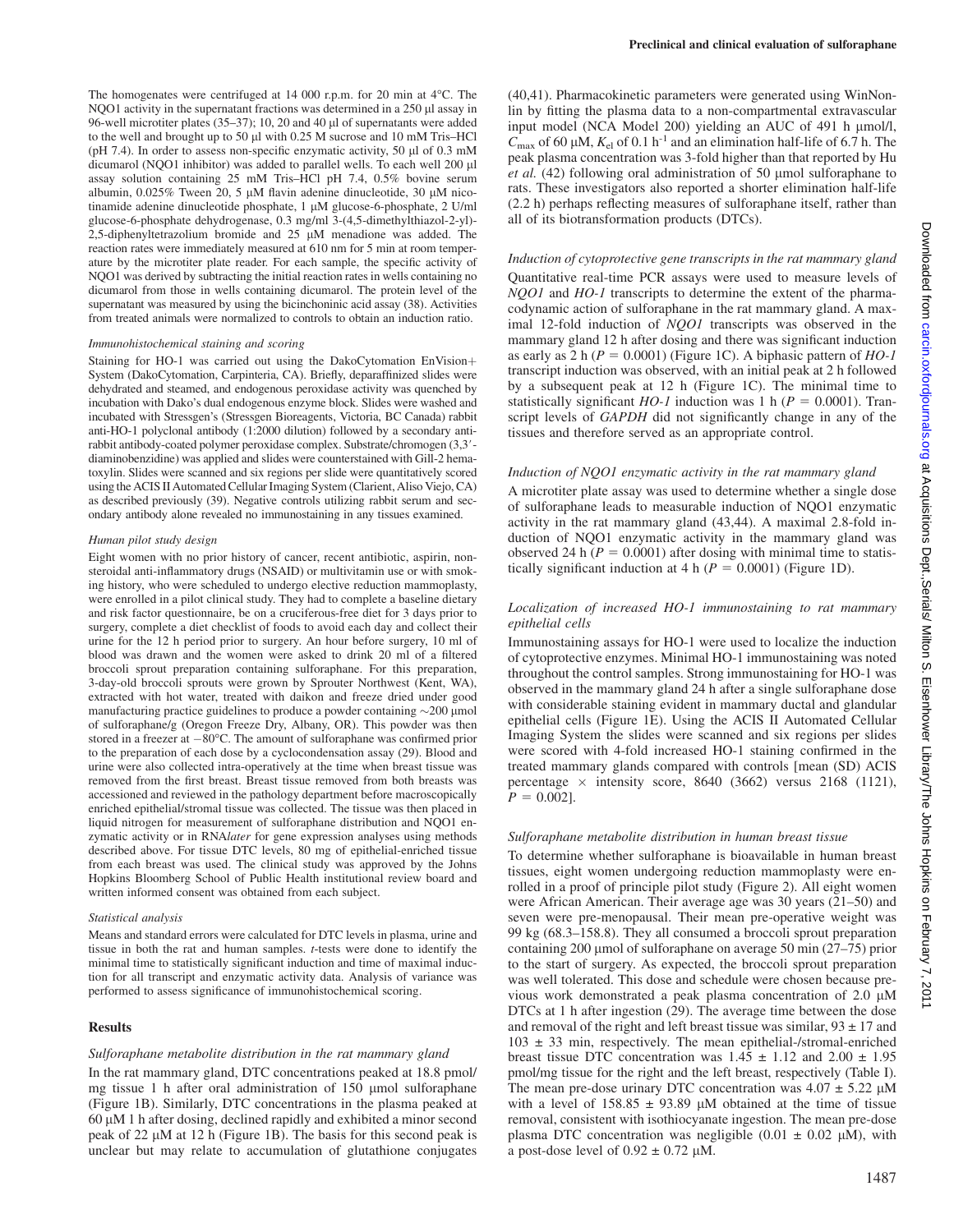

Fig. 2. Human trial design. Single-arm non-randomized clinical trial in eight healthy women undergoing reduction mammoplasty. Women were given a broccoli sprout preparation containing 200 µmol sulforaphane 1 h prior to surgery.

## Measurement of cytoprotective gene transcripts and NQO1 enzymatic activity in human breast tissue

It was not possible to evaluate pharmacodynamic effect in breast tissue because of the short interval between ingestion of the broccoli sprouts preparation and breast resection. Nonetheless, it was possible to detect *NOO1* and *HO-1* transcripts and NOO1 enzymatic activity in the mammary tissue of all subjects. For NQO1, a mean  $\Delta C_t$  (NQO1– GAPDH) of  $4.50 \pm 0.70$  in the right breast and  $4.23 \pm 0.63$  in the left breast was determined. For HO-1, a mean  $\Delta C_t$  (HO-1–GAPDH) of  $6.30 \pm 0.41$  in the right breast and  $6.26 \pm 0.34$  in the left breast was determined. The transcript levels were highly correlated (correlation coefficient = 0.78) between breasts for both  $NQO1$  and  $HO-I$ . Mean NOO1 enzymatic activity was determined with levels of  $0.21 \pm 0.1$ mOD/ $\mu$ g/min in the right breast and 0.20  $\pm$  0.1 mOD/ $\mu$ g/min in the left breast.

# Discussion

This study was carried out to investigate the pharmacokinetics and pharmacodynamics of sulforaphane in the rat mammary gland with hopes of identifying biomarkers that can be used to assess the chemopreventive efficacy of broccoli sprouts in human clinical trials. For the first time, we measured sulforaphane metabolites in mammary tissue from 10-week-old female Sprague–Dawley rats as early as 30 min following a single oral 150 µmol dose of sulforaphane. This was followed by significant induction of NQO1 and HO-1 cytoprotective gene transcripts in the rat mammary gland. This response is consistent with prior studies examining NRF2-mediated transcripts induced by sulforaphane in the rodent small intestine and liver (42,45). The pattern and timing of induction varied between transcripts. The more rapid and biphasic induction of  $HO-1$  transcripts observed in the mammary gland has been described previously in rat heart and liver. The initial phase is likely mediated by the transcription factor AP-1 (46,47), whereas the subsequent induction, which peaked at 12 h, is probably NRF2 mediated in conjunction with the catalytic subunit of the SWI2/SNF2-like chromatin-remodeling complex, BRG1 (48). A significant induction of mammary gland NQO1 enzymatic activity was also observed, peaking 12 h after maximal NQO1 transcripts were measured. The induction of NQO1 activity by sulforaphane was originally established in cultured murine hepatoma cells by Zhang et al. (11) and recently further validated in vivo in the small intestine of mice (45). The unimodal induction pattern of NQO1 is typical of NRF2-regulated genes (49).

Of great importance is the necessity for any chemopreventive agent to cause beneficial molecular changes not only in target tissues generally but also in at-risk cell populations specifically of these tissues.

|  | Table I. Human sulforaphane pharmacokinetics |  |
|--|----------------------------------------------|--|
|  |                                              |  |

| Specimens (units)                 | Pre-dose        | Post-dose                                         |
|-----------------------------------|-----------------|---------------------------------------------------|
| Breast tissue<br>(pmol/mg tissue) |                 | Left: $2.00 \pm 1.95$ :<br>Right: $1.45 \pm 1.12$ |
| Urine $(\mu M)$                   | $4.07 \pm 5.22$ | $158.85 \pm 93.89$                                |
| Plasma $(\mu M)$                  | $0.01 \pm 0.02$ | $0.92 \pm 0.72$                                   |

Data, mean  $(n = 8) \pm SE$ .

In humans,  $>85\%$  of invasive breast cancers originate in ductal epithelial cells (50). Using immunostaining assays, we were able to detect significant HO-1 induction in rat mammary ductal and glandular epithelial cells 24 h after dosing. HO-1 was chosen as several studies revealed little to no immunostaining in both normal human breast tissue [\(http://www.proteinatlas.org\)](http://www.proteinatlas.org) and established breast epithelial cell lines (51). While immunostaining of NQO1 would have been desirable, published data and pilot studies showed substantial NQO1 staining in untreated rat and human mammary ductal epithelial cells (52) minimizing the capacity to detect induction.

In a proof of principle clinical study, we were also able to demonstrate the presence of DTCs in human breast tissue after a single dose of a broccoli sprout preparation containing 200 µmol of sulforaphane. In addition, we have been able to measure *NOO1* and *HO-1* transcripts, as well as NQO1 enzymatic activity in human breast tissue. Together, our studies demonstrate that sulforaphane distributes to the breast epithelial cells in vivo and exerts a pharmacodynamic action in these target cells consistent with its mechanism of chemoprotective efficacy. Such efficacy, coupled with earlier randomized clinical trials revealing the safety of repeated doses of broccoli sprout preparations (27–31), supports further evaluation of broccoli sprouts in the chemoprevention of breast and other cancers.

# Acknowledgements

This research was supported by National Institutes of Health grants, Breast Spore P50 CA088843, Breast Cancer Research Foundation and the Lewis B. and Dorothy Cullman Foundation. K.V. is a recipient of an ASCO Career Development Award and a KO7 Preventive Oncology Academic Award CA11948 from the National Cancer Institute. B.S.C. was supported by T32 ES07141. We thank Patrick Dolan for assistance with animal care and Brian Schofield, Jessica Hicks, Kristen Lecksell and Angelo DeMarzo for their assistance with immunohistochemical assays. We thank Katherine Stephenson and Kristina L.Wade for assistance in making the broccoli preparation and Deborah Santor, Anita Mayfield and Amy Gross for assistance with the clinical studies.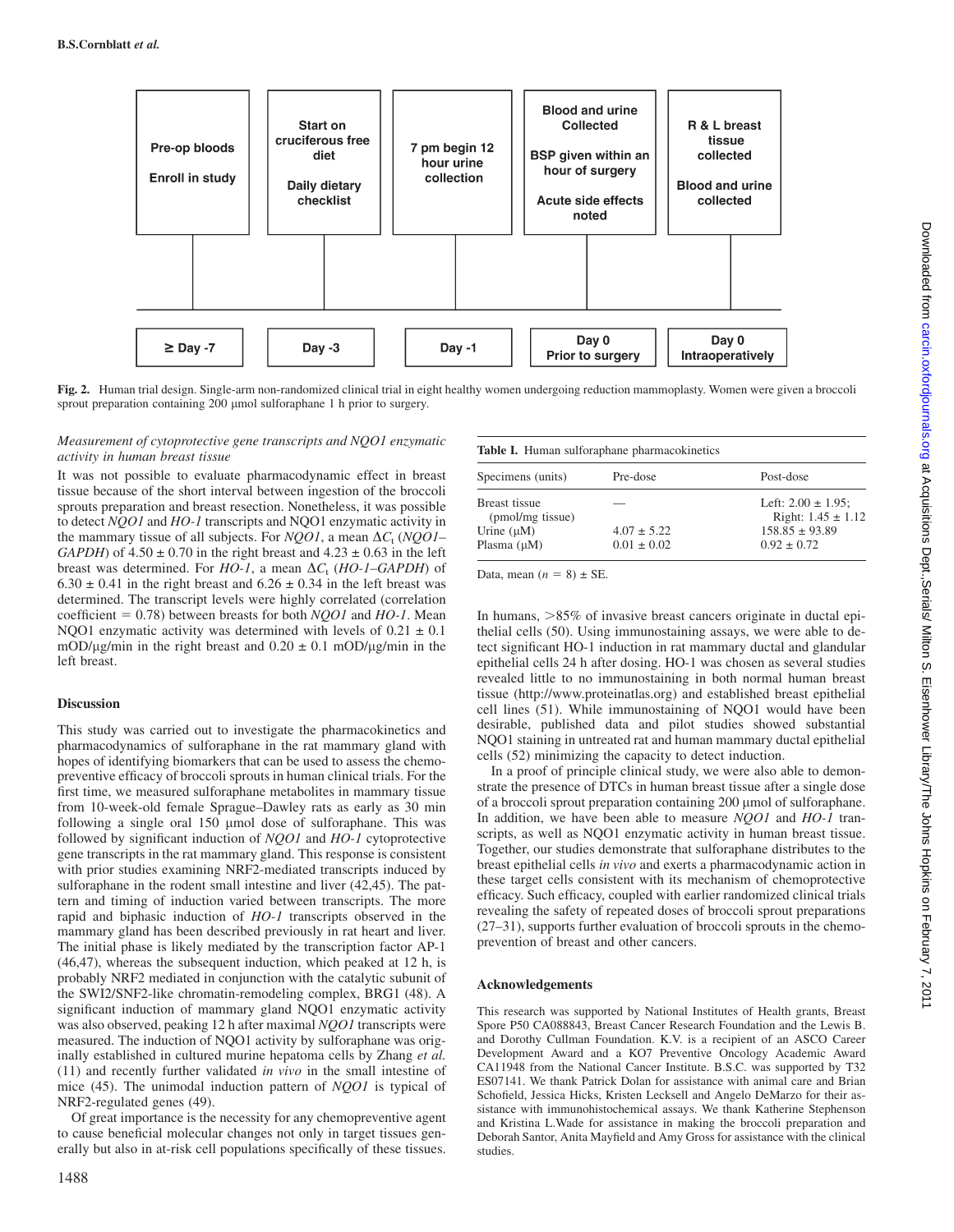P.T., J.W.F. and the Johns Hopkins University are founders, unpaid consultants and equity holders in Brassica Protection Products LLC (BPP), a company that is licensed by Johns Hopkins University to produce broccoli sprouts. These parties may be entitled to royalty payments, and their equity in BPP is managed according to university policy. P.T.'s son is the Chief Executive Officer of BPP. A portion of any proceeds of BPP from broccoli sprout sales are used to support cancer research, but no such funds were provided to support this study.

Conflict of Interest Statement: None declared.

## References

- 1.Prevention of cancer in the next millennium: report of the chemoprevention working group to the American Association for Cancer ResearchCancer Res., 59, 4743–4758.
- 2.Kensler,T.W. et al. (1999) Development of cancer chemopreventive agents: oltipraz as a paradigm. Chem. Res. Toxicol., 12, 113–126.
- 3.Sporn,M.B. (1996) The war on cancer. Lancet, 347, 1377–1381.
- 4.Yager,J.D. et al. (2006) Estrogen carcinogenesis in breast cancer. N. Engl. J. Med., 354, 270–282.
- 5.Kensler,T.W. (1997) Chemoprevention by inducers of carcinogen detoxication enzymes. Environ. Health Perspect., 105, (suppl. 4), 965–970.
- 6.Hecht,S.S. (1999) Chemoprevention of cancer by isothiocyanates, modifiers of carcinogen metabolism. J. Nutr., 129, 768S–774S.
- 7.Conney,A.H. (1982) Induction of microsomal enzymes by foreign chemicals and carcinogenesis by polycyclic aromatic hydrocarbons: G.H.A. Clowes memorial lecture. Cancer Res., 42, 4875–4917.
- 8.Miller,E.C. et al. (1966) Mechanisms of chemical carcinogenesis: nature of proximate carcinogens and interactions with macromolecules. Pharmacol. Rev., 18, 805–838.
- 9.Kwak,M.K. et al. (2004) Chemoprevention through the Keap1-Nrf2 signaling pathway by phase 2 enzyme inducers. Mutat. Res., 555, 133–148.
- 10.Fahey,J.W. et al. (1999) Antioxidant functions of sulforaphane: a potent inducer of Phase II detoxication enzymes. Food Chem. Toxicol., 37, 973–979.
- 11. Zhang, Y. et al. (1992) A major inducer of anticarcinogenic protective enzymes from broccoli: isolation and elucidation of structure. Proc. Natl Acad. Sci. USA, 89, 2399–2403.
- 12.Zhang,Y. et al. (1996) Quantitative determination of isothiocyanates, dithiocarbamates, carbon disulfide, and related thiocarbonyl compounds by cyclocondensation with 1,2-benzenedithiol. Anal. Biochem., 239, 160–167.
- 13.Dinkova-Kostova,A.T. et al. (2000) Persuasive evidence that quinone reductase type 1 (DT diaphorase) protects cells against the toxicity of electrophiles and reactive forms of oxygen. Free Radic. Biol. Med., 29, 231–240.
- 14.Alam,J. et al. (1999) Nrf2, a Cap'n'Collar transcription factor, regulates induction of the heme oxygenase-1 gene. J. Biol. Chem., 274, 26071-26078.
- 15.Itoh,K. et al. (1997) An Nrf2/small Maf heterodimer mediates the induction of phase II detoxifying enzyme genes through antioxidant response elements. Biochem. Biophys. Res. Commun., 236, 313–322.
- 16.Zhang,Y. et al. (1994) Anticarcinogenic activities of sulforaphane and structurally related synthetic norbornyl isothiocyanates. Proc. Natl Acad. Sci. USA, 91, 3147–3150.
- 17.Fahey,J.W. et al. (1997) Broccoli sprouts: an exceptionally rich source of inducers of enzymes that protect against chemical carcinogens. Proc. Natl Acad. Sci. USA, 94, 10367–10372.
- 18.Singletary,K. et al. (2000) Inhibition of benzo[a]pyrene- and 1,6 dinitropyrene-DNA adduct formation in human mammary epithelial cells by dibenzoylmethane and sulforaphane. Cancer Lett., 155, 47–54.
- 19.Jackson,S.J. et al. (2004) Sulforaphane inhibits human MCF-7 mammary cancer cell mitotic progression and tubulin polymerization. J. Nutr., 134, 2229–2236.
- 20.Jackson,S.J. et al. (2004) Sulforaphane: a naturally occurring mammary carcinoma mitotic inhibitor, which disrupts tubulin polymerization. Carcinogenesis, 25, 219–227.
- 21.Tseng,E. et al. (2004) Dietary organic isothiocyanates are cytotoxic in human breast cancer MCF-7 and mammary epithelial MCF-12A cell lines. Exp. Biol. Med. (Maywood), 229, 835–842.
- 22.Wang,W. et al. (2005) Sulforaphane, erucin, and iberin up-regulate thioredoxin reductase 1 expression in human MCF-7 cells. J. Agric. Food Chem., 53, 1417–1421.
- 23.Ambrosone,C.B. et al. (2004) Breast cancer risk in premenopausal women is inversely associated with consumption of broccoli, a source of

isothiocyanates, but is not modified by GST genotype. J. Nutr., 134, 1134–1138.

- 24.Fowke,J.H. et al. (2003) Urinary isothiocyanate excretion, Brassica consumption, and gene polymorphisms among women living in Shanghai, China. Cancer Epidemiol. Biomarkers Prev., 12, 1536–1539.
- 25.Terry,P. et al. (2001) Brassica vegetables and breast cancer risk. JAMA, 285, 2975–2977.
- 26.Kelloff,G.J. et al. (2000) Progress in cancer chemoprevention: development of diet-derived chemopreventive agents. J. Nutr., 130, 467S–471S.
- 27.Shapiro,T.A. et al. (1998) Human metabolism and excretion of cancer chemoprotective glucosinolates and isothiocyanates of cruciferous vegetables. Cancer Epidemiol. Biomarkers Prev., 7, 1091–1100.
- 28. Shapiro, T.A. et al. (2001) Chemoprotective glucosinolates and isothiocyanates of broccoli sprouts: metabolism and excretion in humans. Cancer Epidemiol. Biomarkers Prev., 10, 501–508.
- 29.Ye,L. et al. (2002) Quantitative determination of dithiocarbamates in human plasma, serum, erythrocytes and urine: pharmacokinetics of broccoli sprout isothiocyanates in humans. Clin. Chim. Acta, 316, 43-53.
- 30.Kensler,T.W. et al. (2005) Effects of glucosinolate-rich broccoli sprouts on urinary levels of aflatoxin-DNA adducts and phenanthrene tetraols in a randomized clinical trial in He Zuo township, Qidong, People's Republic of China. Cancer Epidemiol. Biomarkers Prev., 14, 2605–2613.
- 31.Shapiro,T.A. et al. (2006) Safety, tolerance, and metabolism of broccoli sprout glucosinolates and isothiocyanates: a clinical phase I study. Nutr. Cancer, 55, 53–62.
- 32.Russo,I.H. et al. (1978) Developmental stage of the rat mammary gland as determinant of its susceptibility to 7,12-dimethylbenz[a]anthracene. J. Natl Cancer Inst., 61, 1439–1449.
- 33.Ormerod,E.J. et al. (1984) Cellular composition and organization of ductal buds in developing rat mammary glands: evidence for morphological intermediates between epithelial and myoepithelial cells. Am. J. Anat., 170, 631–652.
- 34.Livak,K.J. et al. (2001) Analysis of relative gene expression data using realtime quantitative PCR and the 2(-Delta Delta C(T)) method. Methods, 25, 402–408.
- 35.Spencer,S.R. et al. (1990) Induction of glutathione transferases and NAD(P)H:quinone reductase by fumaric acid derivatives in rodent cells and tissues. Cancer Res., 50, 7871–7875.
- 36.Posner,G.H. et al. (1994) Design and synthesis of bifunctional isothiocyanate analogs of sulforaphane: correlation between structure and potency as inducers of anticarcinogenic detoxication enzymes. J. Med. Chem., 37, 170–176.
- 37.Ye,L. et al. (2001) Total intracellular accumulation levels of dietary isothiocyanates determine their activity in elevation of cellular glutathione and induction of Phase 2 detoxification enzymes. Carcinogenesis, 22, 1987–1992.
- 38.Smith,P.K. et al. (1985) Measurement of protein using bicinchoninic acid. Anal. Biochem., 150, 76–85.
- 39.Messersmith,W. et al. (2005) Assessment of epidermal growth factor receptor (EGFR) signaling in paired colorectal cancer and normal colon tissue samples using computer-aided immunohistochemical analysis. Cancer Biol. Ther., 4, 1381–1386.
- 40.Zhang,Y. et al. (1995) Reversible conjugation of isothiocyanates with glutathione catalyzed by human glutathione transferases. Biochem. Biophys. Res. Commun., 206, 748–755.
- 41.Zhang,Y. (2000) Role of glutathione in the accumulation of anticarcinogenic isothiocyanates and their glutathione conjugates by murine hepatoma cells. Carcinogenesis, 21, 1175–1182.
- 42. Hu, R. et al. (2004) In vivo pharmacokinetics and regulation of gene expression profiles by isothiocyanate sulforaphane in the rat. J. Pharmacol. Exp. Ther., 310, 263–271.
- 43.Prochaska,H.J. et al. (1988) Direct measurement of NAD(P)H:quinone reductase from cells cultured in microtiter wells: a screening assay for anticarcinogenic enzyme inducers. Anal. Biochem., 169, 328–336.
- 44. Prochaska,H.J. et al. (1992) Rapid detection of inducers of enzymes that protect against carcinogens. Proc. Natl Acad. Sci. USA, 89, 2394–2398.
- 45.Thimmulappa,R.K. et al. (2002) Identification of Nrf2-regulated genes induced by the chemopreventive agent sulforaphane by oligonucleotide microarray. Cancer Res., 62, 5196–5203.
- 46.Raju,V.S. et al. (1994) Coordinated expression and mechanism of induction of HSP32 (heme oxygenase-1) mRNA by hyperthermia in rat organs. Biochim. Biophys. Acta, 1217, 273–280.
- 47. Hartsfield, C.L. et al. (1997) Regulation of heme oxygenase-1 gene expression in vascular smooth muscle cells by nitric oxide. Am. J. Physiol., 273, L980–L988.